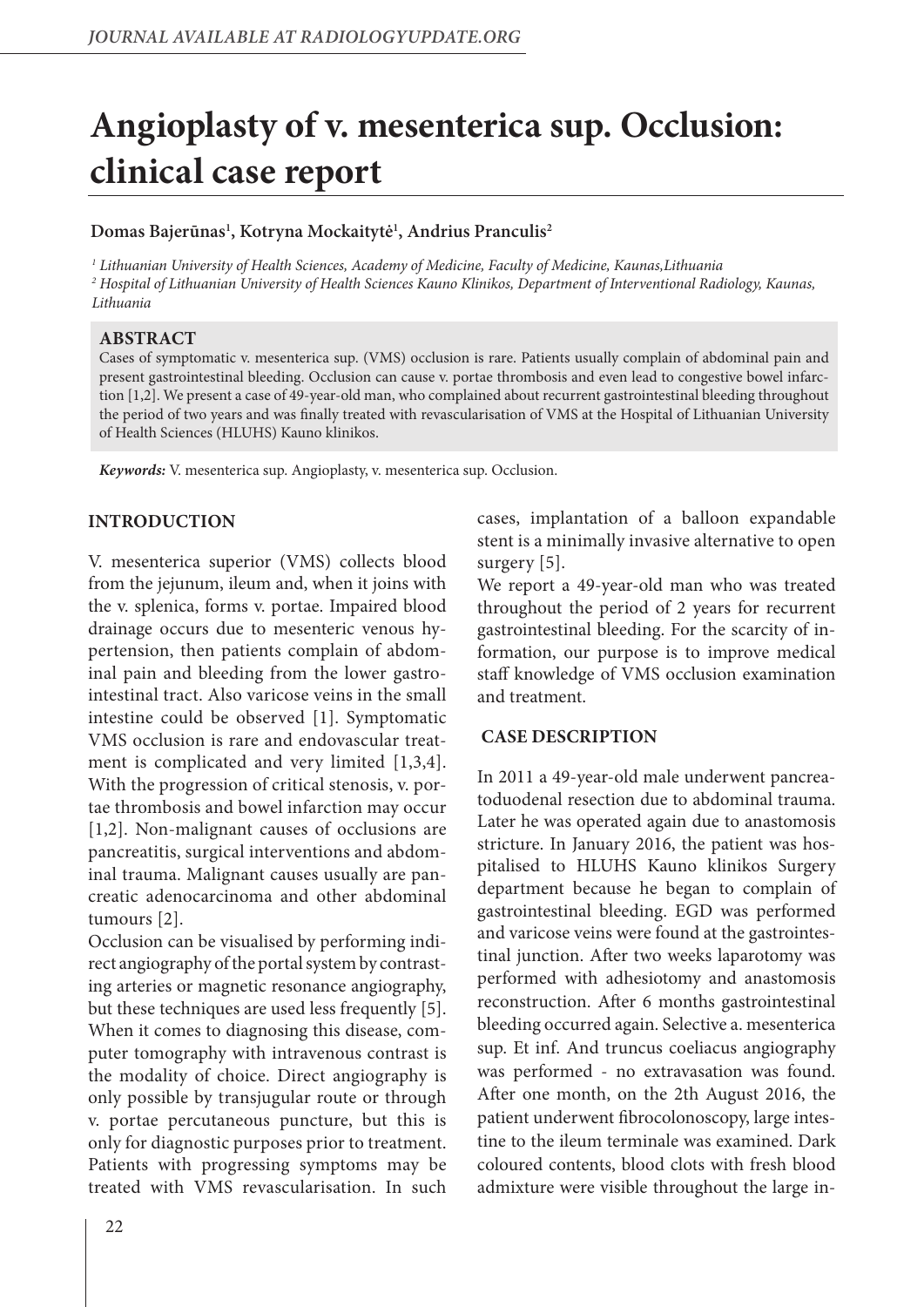testine, but during a more detailed examination bleeding sites could not be determined. On the same day a. mesenterica sup. Et inf. and truncus celiacus angiography was performed, but no extravasation was noticed. It was decided to perform a. lienalis embolisation due to a possible fistula in the colon. 3 days after, the patient again had gastrointestinal bleeding and urgent angiography was performed, but no extravasation was seen, only a distal a. gastroduodenalis filling from a. mesenterica inf. Was noticed and a denser network of small arteries in the lienal corner of the colon. The area was embolised with two coils. There was no recurrence of bleeding after the procedure. Bleeding occurred again after a month, and the patient was treated conservatively.

On 18th February 2017 patient again had gastrointestinal bleeding, but intestinoscopy showed no results. A day after, an abdominal CT with arteriography was performed, which found that VMS does not differentiate, no clear filling defects in v. portae and v. lienalis were found.

A year later, on 13th February 2018, an abdominal CTA was performed in which a potentially thrombotic VMS was found (Fig. 1). On the 10th April 2018, the patient was discussed in a multidisciplinary consilium for further treatment tactics: it was decided to revascularize VMS. The patient was hospitalised on 14th of April 2018; his condition was satisfactory. On the 17th April 2018, VMS occlusion was recanalised through a percutaneous transhepatic route using Boston scientific "Mustang" 5x40 mm and 8x40 mm balloon catheters and Alvimedica CID "Isthmus" 9x19 mm carbon-coated stent (Fig. 2). For postoperative care analgesics and fraxiparine 0.6 ml were administered. After two days, fraxiparine was discontinued, clopidogrel was prescribed after VMS stenting gastrointestinal bleeding did not reoccur.

#### **DISCUSSION**

Mesenteric venous thrombosis 95 % of the cases involves VMS, and only 5 % of the cases involve v. mesenterica inferior because the distal part of the colon has a good collateral system [6]. In an



Fig. 1. CT angiography 13th February 2018 distal part occlusion of v. mesenterica sup.



Fig. 2. V. mesenterica sup. Angiography. 17th April 2018 after v. mesenterica sup. Stenting. Blood flow was restored to the distal part of the vessel.

acute situation, there would be insufficient time to develop collateral circulation, and a symptomatic VMS thrombosis may result in a transmural bowel infarction [5].

According to Singal et al., chronic VMS is typically found accidentally in cirrhotic patients during CT imaging with evidence of sequelae of portal hypertension, such as gastrointestinal varicose veins and splenomegaly [5]. In our case, the patient did not have chronic liver disease, but he had undergone pancreatoduodenal resection in 2011, which could have led to VMS occlusion. The main symptom was reoccurring gastrointes-